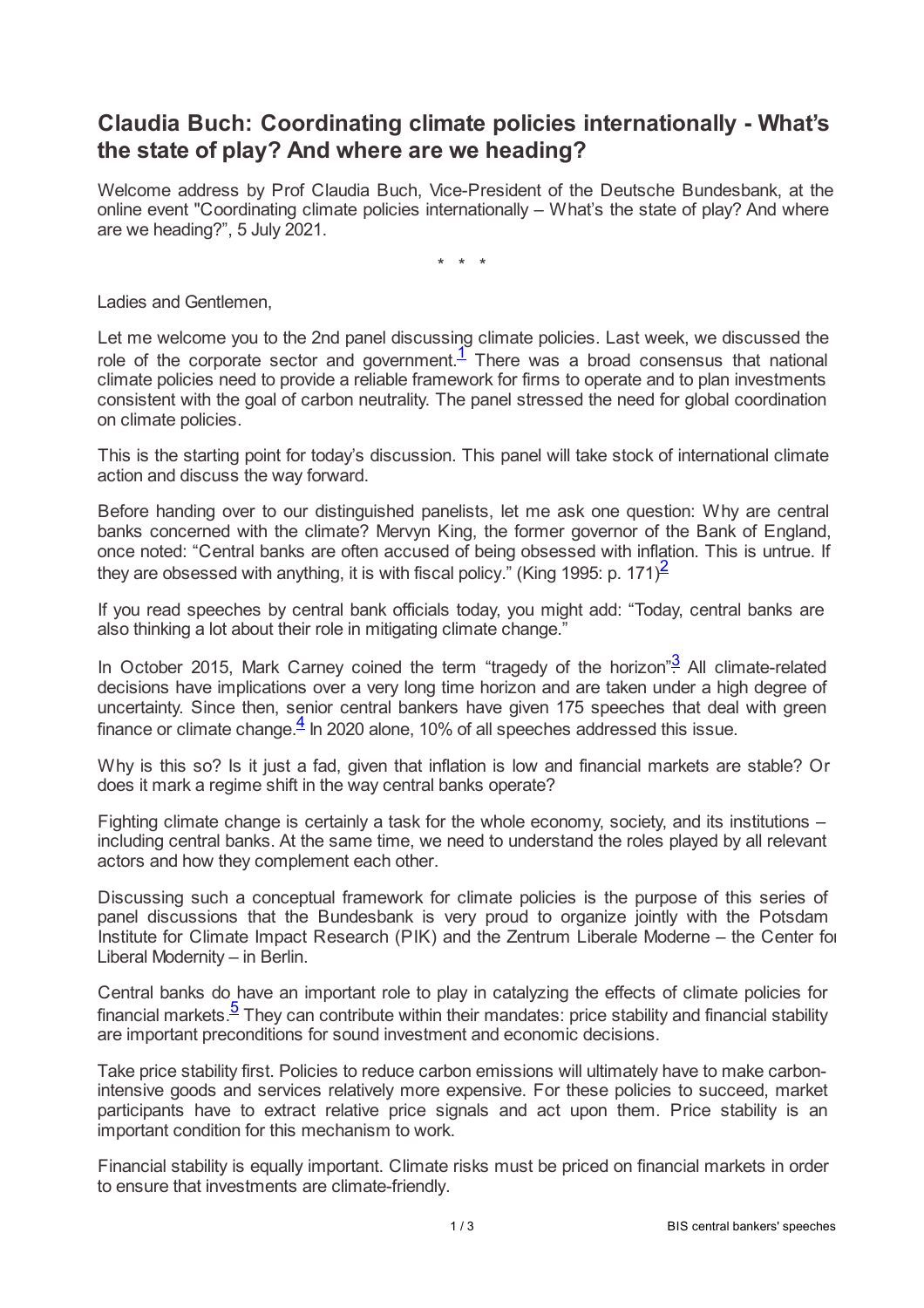Sound decision-making and the correct pricing of risks is thus supported by central banks when they achieve their policy objectives: price stability and financial stability.

At the same time, policy instruments in the hands of central banks are no substitute for policy action taken by elected politicians. Monetary policy has been delegated to technocratic, independent institutions with a well-defined, narrow mandate. Independence reduces the risk of price stability being subordinated to other political objectives and of policy decisions being reversed due to political cycles.

But this also implies that central banks are not subject to the scrutiny of the political process – their "independence" and the lack of direct democratic accountability limits the use of their policy instruments.

Are there lessons to be learned from this institutional design of central banking for the climate debate? I think there are.

Needless to say, climate policy is a much more multi-faceted problem than monetary policy, and its effects materialize over a longer time horizon. The risk of policy reversals is very real, though: The transition to a carbon-neutral society can have short-term costs for households and firms. The positive long-term effects are not immediately visible. This can weaken political support for climate policies.

One lesson from central banking is that agency independence can help to reduce the risk of policy reversals. A recent G30 report led by Janet Yellen and Mark Carney, for example, argues that the calibration of policy instruments can be delegated to "Carbon Councils" in order to "… insulate decisions with significant long-term implications from short-term political pressures". [6](#page-2-5)

<span id="page-1-0"></span>So what can central banks do to support climate policies –where is additional work needed? Our main priorities are:

To improve macroeconomic modeling and stress testing to account for climate-related risks such as non-linearities, sectoral adjustments, and tipping points.

To enhance transparency by creating disclosure standards, closing data gaps, and building platforms for data. By making disclosure standards mandatory for their own policies, central banks can be important catalysts for change on financial markets.

To enhance financial sector resilience and to account for climate-related risks and uncertainties.

<span id="page-1-2"></span><span id="page-1-1"></span>Central banks are engaged in many international fora that have made climate change a top priority, including the Network for Greening of the Financial System (NGFS $\frac{3}{2}$  and the Financial Stability Board (FSB).<sup>[8](#page-2-7)</sup> This work will be discussed in greater detail at our next panel on October 5 on "Sustainable Finance". So please stay tuned!

Clearly, climate change is a global challenge that requires international coordination. Greenhouse gas emissions do not stop at national borders, and international trade accounts for a significant share of global emissions. Use and protection of the global commons needs appropriate pricing and enforcement mechanisms.<sup>[9](#page-2-8)</sup>

<span id="page-1-3"></span>Addressing climate change is thus a top priority for both the UK presidency of the G7 and the Italian G20 presidency in 2021. With the Green Deal, the EU has set a broad economic agenda which aims to ensure climate neutrality by 2050.

Yet international treaties lack enforcement provisions. The Parties to the Paris Agreement have formulated goals, but no sanction mechanism is in place. Policy action remains largely voluntary. Nationally determined contributions (NDCs) are useful – but have proven insufficient to achieve